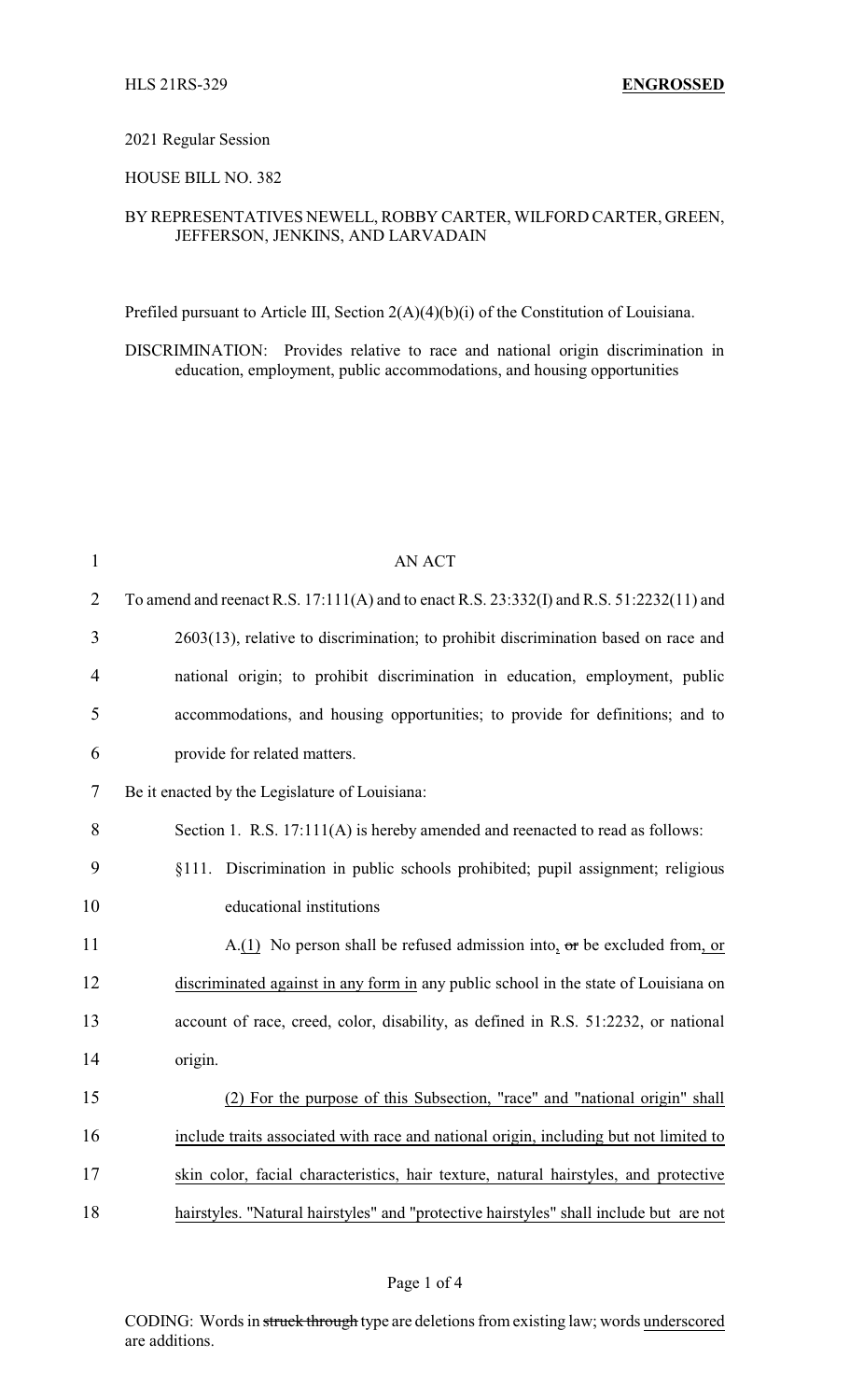| $\mathbf{1}$ | limited to afros, dreadlocks, twists, locs, braids, cornrow braids, Bantu knots, and      |  |  |
|--------------|-------------------------------------------------------------------------------------------|--|--|
| 2            | curls.                                                                                    |  |  |
| 3            | ∗<br>*<br>∗                                                                               |  |  |
| 4            | Section 2. R.S. 23:332(I) is hereby enacted to read as follows:                           |  |  |
| 5            | §332. Intentional discrimination in employment                                            |  |  |
| 6            | *<br>*<br>∗                                                                               |  |  |
| 7            | I. For the purpose of this Section, "race" and "national origin" shall include            |  |  |
| 8            | traits associated with race and national origin, including but not limited to skin color, |  |  |
| 9            | facial characteristics, hair texture, natural hairstyles, and protective hairstyles.      |  |  |
| 10           | "Natural hairstyles" and "protective hairstyles" shall include but are not limited to     |  |  |
| 11           | afros, dreadlocks, twists, locs, braids, cornrow braids, Bantu knots, and curls.          |  |  |
| 12           | *<br>*<br>∗                                                                               |  |  |
| 13           | Section 3. R.S. $51:2232(11)$ and $2603(13)$ are hereby enacted to read as follows:       |  |  |
| 14           | §2232. Definitions                                                                        |  |  |
| 15           | As used in this Chapter:                                                                  |  |  |
| 16           | *<br>*<br>∗                                                                               |  |  |
| 17           | (11) "Race" and "national origin" shall include traits associated with race and           |  |  |
| 18           | national origin, including but not limited to skin color, facial characteristics, hair    |  |  |
| 19           | texture, natural hairstyles, and protective hairstyles. "Natural hairstyles" and          |  |  |
| 20           | "protective hairstyles" shall include but are not limited to afros, dreadlocks, twists,   |  |  |
| 21           | locs, braids, cornrow braids, Bantu knots, and curls.                                     |  |  |
| 22           | $\ast$<br>*<br>*                                                                          |  |  |
| 23           | §2603. Definitions                                                                        |  |  |
| 24           | As used in this Chapter:                                                                  |  |  |
| 25           | *<br>*<br>∗                                                                               |  |  |
| 26           | (13) "Race" and "national origin" shall include traits associated with race and           |  |  |
| 27           | national origin, including but not limited to skin color, facial characteristics, hair    |  |  |
| 28           | texture, natural hairstyles, and protective hairstyles. "Natural hairstyles" and          |  |  |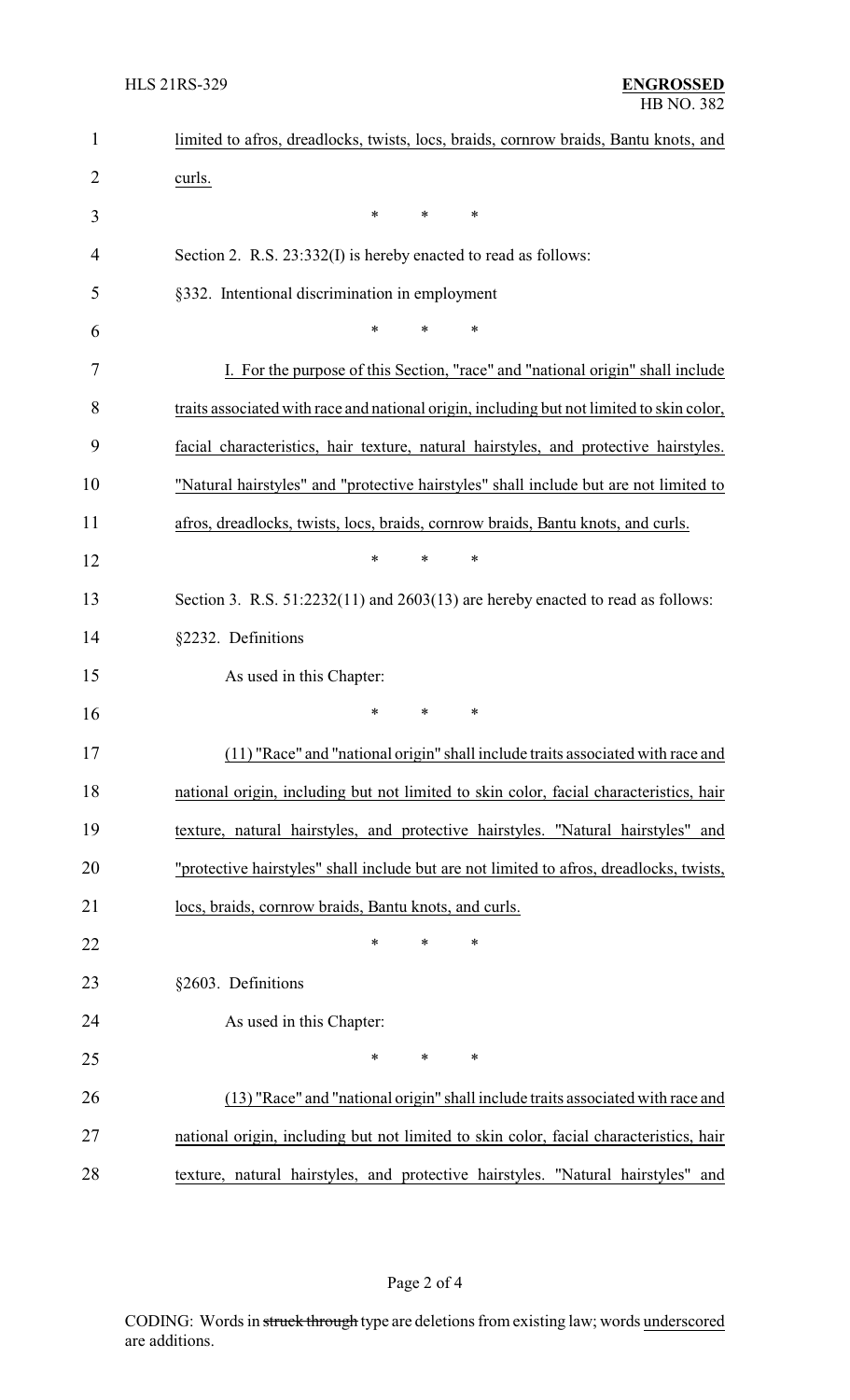1 "protective hairstyles" shall include but are not limited to afros, dreadlocks, twists,

2 locs, braids, cornrow braids, Bantu knots, and curls.

## **DIGEST**

The digest printed below was prepared by House Legislative Services. It constitutes no part of the legislative instrument. The keyword, one-liner, abstract, and digest do not constitute part of the law or proof or indicia of legislative intent. [R.S. 1:13(B) and 24:177(E)]

| HB 382 Engrossed | 2021 Regular Session | Newell |
|------------------|----------------------|--------|
|                  |                      |        |

**Abstract:** Provides relative to race and national origin discrimination in education, employment, public accommodations, and housing opportunities.

Present law provides that no person shall be refused admission into or be excluded from any public school in the state of La. based on race, creed, color, disability as defined in present law, or national origin.

Proposed law retains present law and additionally prohibits discrimination in any form based on race, creed, color, disability as defined in present law, or national origin.

Proposed law adds that "race" and "national origin" shall include traits associated with race and national origin, including but not limited to skin color, facial characteristics, hair texture, natural hairstyles, and protective hairstyles.

Proposed law defines "natural hairstyles" and "protective hairstyles" to include but not be limited to afros, dreadlocks, twists, locs, cornrows, braids, Bantu knots, and curls.

Present law provides that it shall be unlawful employment discrimination for an employer to engage in certain practices based on race, color, religion, sex, or national origin.

Proposed law adds that "race" and "national origin" shall include traits associated with race and national origin, including but not limited to skin color, facial characteristics, hair texture, natural hairstyles, and protective hairstyles.

Proposed law defines "natural hairstyles" and "protective hairstyles" to include but not be limited to afros, dreadlocks, twists, locs, cornrows, braids, Bantu knots, and curls.

Present law provides for discriminatory practices concerning public accommodations based on race, creed, color, religion, sex, age, disability, or national origin.

Proposed law adds that "race" and "national origin" shall include traits associated with race and national origin, including but not limited to skin color, facial characteristics, hair texture, natural hairstyles, and protective hairstyles.

Proposed law defines "natural hairstyles" and "protective hairstyles" to include but not be limited to afros, dreadlocks, twists, locs, cornrows, braids, Bantu knots, and curls.

Present law provides for discriminatory practices concerning house opportunities based on race, creed, color, religion, sex, familial status, or national origin.

Proposed law adds that "race" and "national origin" shall include traits associated with race and national origin, including but not limited to skin color, facial characteristics, hair texture, natural hairstyles, and protective hairstyles.

#### Page 3 of 4